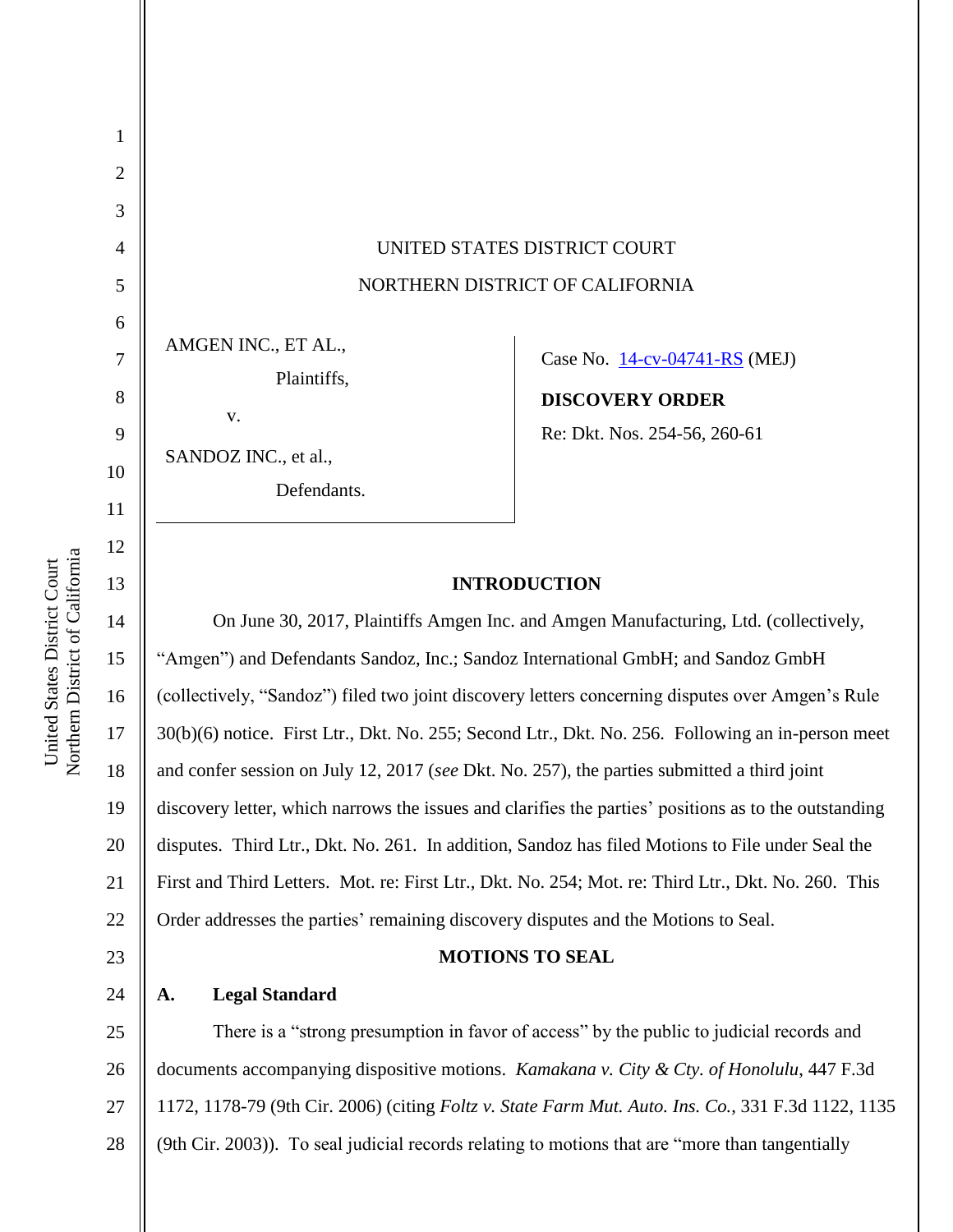Northern District of California Northern District of California United States District Court United States District Court

1

2

3

4

5

6

7

8

9

10

11

12

13

14

15

16

17

18

19

20

related to the merits of a case," *Center for Auto Safety v. Chrysler Grp., LLC*, 809 F.3d 1092, 1098 (9th Cir.), *cert. denied sub nom. FCA U.S. LLC v. Ctr. for Auto Safety*, 137 S. Ct. 38 (2016), a party must "articulate compelling reasons supported by specific factual findings," *Kamakana*, 447 F.3d at 1178 (internal quotation marks and citation omitted). Indeed, such showing is required even where "the  $\iint$  motion, or its attachments, were previously filed under seal or protective order.‖ *Kamakana*, 447 F.3d at 1179.

The strong presumption of public access to judicial documents applies to such motions because the resolution of a dispute on the merits is at the heart of the interest in ensuring that the public understands the judicial process. *Id.* The presumption does not apply in the same way to motions that are "not related, or only tangentially related, to the merits of a case." *Center for Auto Safety*, 809 F.3d at 1099. With such motions, "the usual presumption of the public's right of access is rebutted.‖ *Id.* at 1179 (citing *Phillips v. Gen. Motors Corp.*, 307 F.3d 1206, 1213 (9th Cir. 2002). A party seeking to seal documents attached to such motions nevertheless must meet the lower "good cause" standard under Rule 26(c). *Pintos v. Pac. Creditors Ass'n*, 605 F.3d 665, 678 (9th Cir. 2010). This requires the party to make a "particularized showing" that "specific prejudice or harm" will result if the information is disclosed. *Phillips*, 307 F.3d at 1211. "Broad allegations of harm, unsubstantiated by specific examples or articulated reasoning, do not satisfy the Rule 26(c) test.‖ *In re Roman Catholic Archbishop of Portland in Or.*, 661 F.3d 417, 424 (9th Cir. 2011) (internal quotation marks and edits omitted).

**B. Discussion**

21 22 23 24 As this is a discovery matter only tangentially related to the merits of the case, the Court applies the "good cause" standard when evaluating the Motions to Seal. *See Phillips*, 307 F.3d at 1213 ("Much of the information that surfaces during pretrial discovery may be unrelated, or only tangentially related, to the underlying cause of action.").

25 26 27 28 Sandoz seeks to seal the First and Third Letters on the ground that it contains material designated "Highly Confidential – BLA Material" pursuant to the parties' protective order. First Mot. re: First Ltr. at 2; Mot. re: Third Ltr. at 2. In support, Sandoz submits two declarations from Josephine Liu, Sandoz Inc.'s Head of U.S. Intellectual Property Litigation. First Liu Decl. ¶ 1,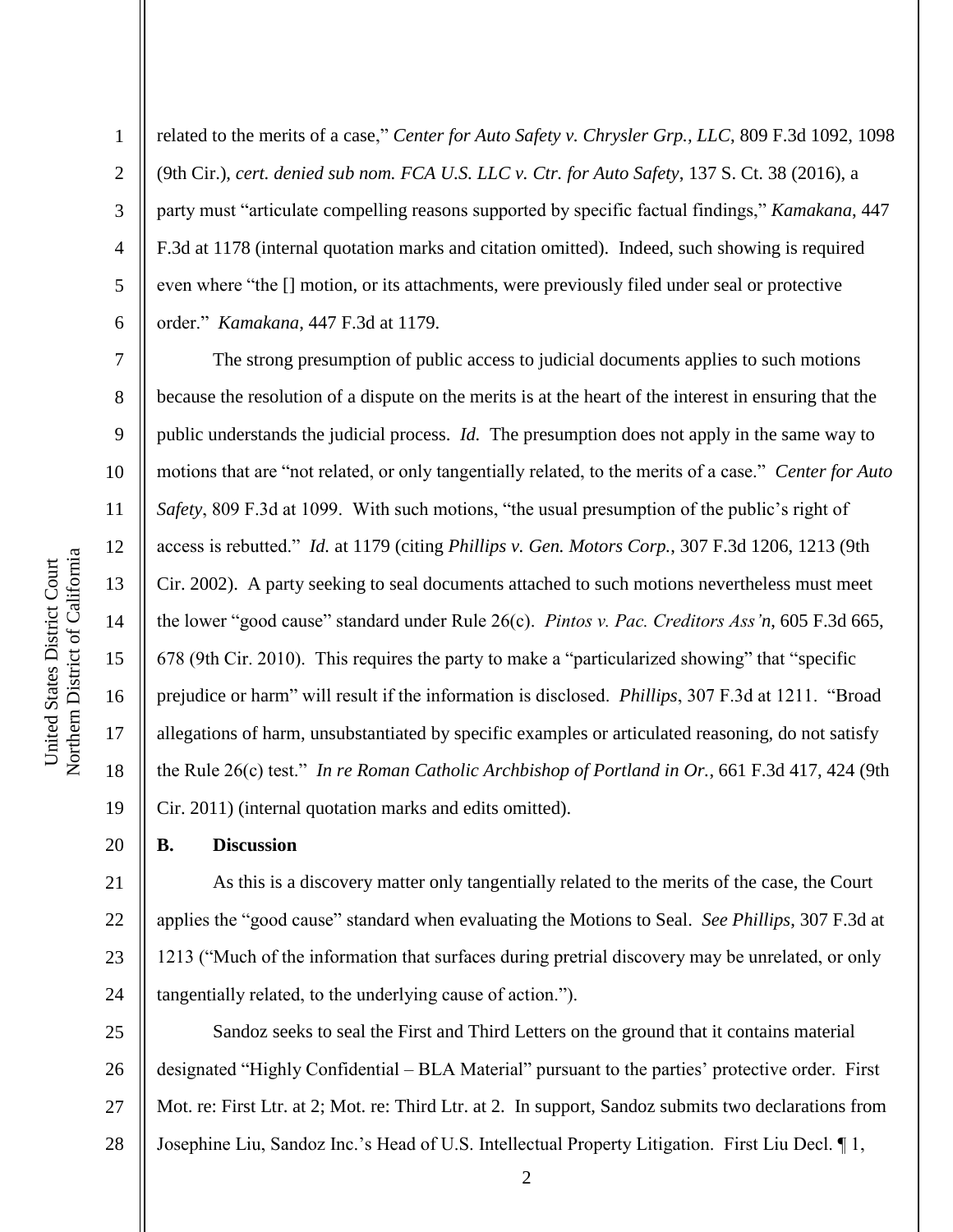Northern District of California Northern District of California United States District Court United States District Court

1

2

3

4

5

6

7

8

9

10

11

12

13

14

15

16

17

Dkt. No. 254-1; Second Liu Decl.  $\P$  1, Dkt. No. 260-1. Liu declares the two Letters "contain. information concerning Sandoz's manufacturing and purification processes for Sandoz's biosimilar filgrastim and pegfilgrastim products" as well as "confidential information regarding communications between Sandoz and the FDA about Sandoz's pegfilgrastim product." *Id.* 12 (both). Liu avers "Sandoz would suffer substantial harm if this information were disclosed to the public or Sandoz's competitors": Sandoz's competitors could use this information to Sandoz's disadvantage. *Id.* (both).

1. The First Letter

The Court DENIES the Motion to Seal the First Letter. The request is not "narrowly" tailored to seek sealing only of sealable material.  $\vert \cdot \vert$  Civ. L.R. 79-5(b). While much of the information contained in the First Letter is protectable, not all portions of the Letter concern confidential information. For instance, the First Letter references information that exists, but is not sealed, elsewhere in the record. In other places, the parties simply cite case law. The Court sees no reason to seal such information given that it is publicly available. As such, the Court DENIES the Motion WITHOUT PREJUDICE. No later than July 24, 2017, Sandoz may renew its Motion and propose redactions that are narrowly tailored to address only sealable material.

## 2. The Third Letter

18 19 20 21 22 23 24 25 26 In its Motion, Sandoz "move<sup>[s]</sup> to file under seal portions of the parties' Joint Letter regarding discovery disputes set forth in Dkt[.] Nos. 255 and 256 which relate to Sandoz's financial and regulatory strategy, and its plans to respond to the FDA's complete response letter." Mot. re: Third Ltr. at 2. However, it is unclear exactly which portion(s) of the Third Letter Sandoz seeks to seal. The redacted versions do not attach the Letter itself; only the parties' attestation that they met and conferred. *See* Dkt. Nos. 261, 260-3 (redacted versions); *see also* Dkt. No. 260-2 (proposed order seeking to seal "[c]onfidential information concerning Sandoz's manufacturing and purification processes, financial and regulatory strategy, and its plans to respond to the FDA's complete response letter.").

27 28 At this point, the undersigned cannot determine whether Sandoz's request is narrowly tailored to redact only sealable material. *See* Civ. L.R. 79-5(b). For that reason, the undersigned

3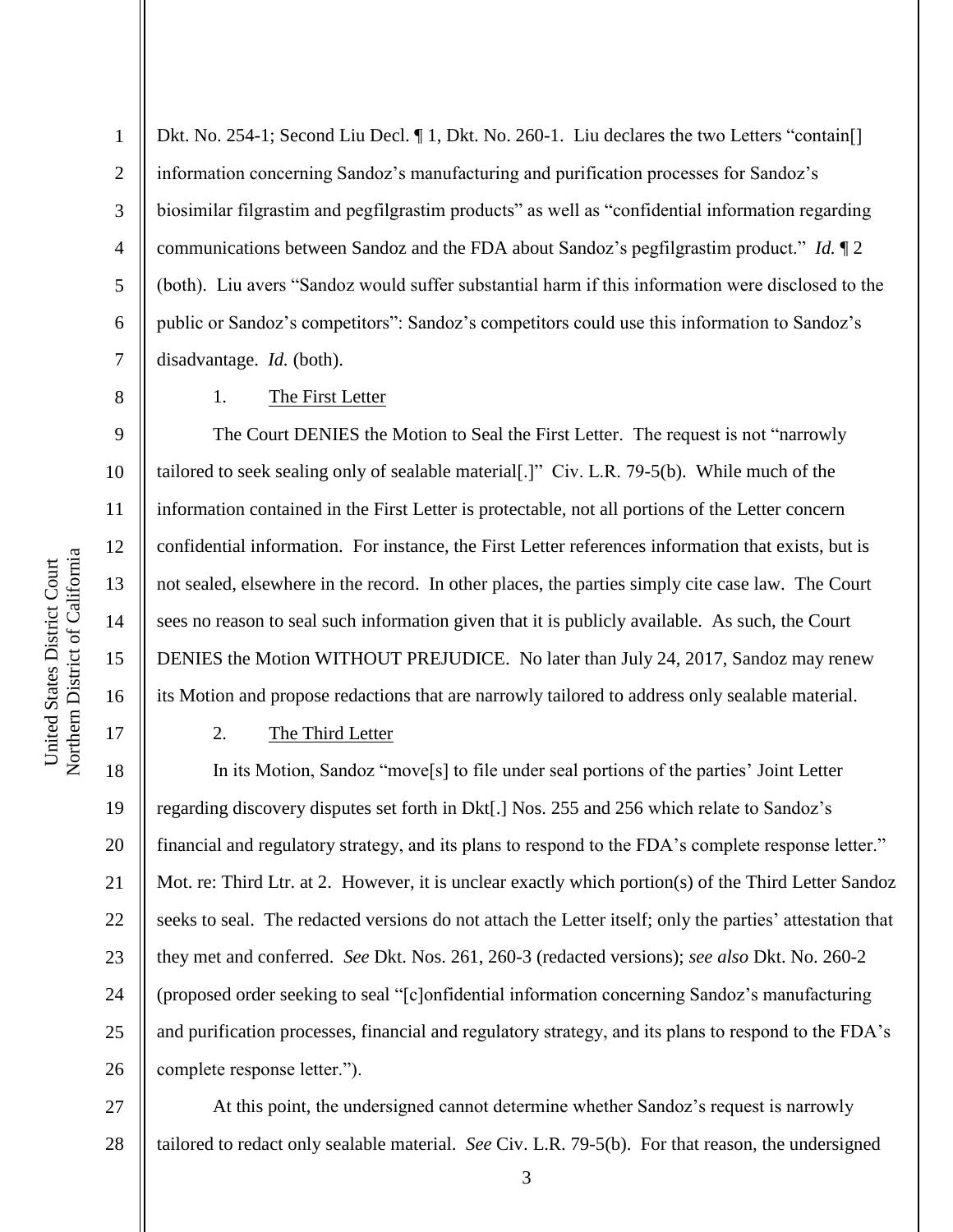1

2

3

4

5

6

7

8

9

10

11

12

13

14

15

16

17

18

19

20

21

DENIES the Motion WITHOUT PREJUDICE. No later than July 24, 2017, Sandoz may file a renewed motion to seal the Third Letter identifying which portions it contends are sealable. *See id.*; Civ. L.R. 79-5(d)(D).

## **DISCOVERY DISPUTES**

## **A. Legal Standard**

Federal Rule of Civil Procedure 26 provides that a party may obtain discovery "regarding any nonprivileged matter that is relevant to any party's claim or defense and proportional to the needs of the case [.]" Fed. R. Civ. P.  $26(b)(1)$ . Factors to consider include "the importance of the issues at stake in the action, the amount in controversy, the parties' relative access to relevant information, the parties' resources, the importance of the discovery in resolving the issues, and whether the burden or expense of the proposed discovery outweighs its likely benefit." *Id.* Discovery need not be admissible in evidence to be discoverable. *Id.* However, "[t]he parties and the court have a collective responsibility to consider the proportionality of all discovery and consider it in resolving discovery disputes." Fed. R. Civ. P. 26 advisory committee notes to 2015 amendments. Thus, there is "a shared responsibility on all the parties to consider the factors bearing on proportionality before propounding discovery requests, issuing responses and objections, or raising discovery disputes before the courts.‖ *Salazar v. McDonald's Corp.*, 2016 WL 736213, at \*2 (N.D. Cal. Feb. 25, 2016); *Goes Int'l, AB v. Dodur Ltd.*, 2016 WL 427369, at \*4 (N.D. Cal. Feb. 4, 2016) (citing advisory committee notes for proposition that parties share a "collective responsibility" to consider proportionality and requiring that "[b]oth parties . . . tailor their efforts to the needs of th $[e]$  case").

22 23 24 25 26 27 28 Rule  $26(c)$  "confers broad discretion on the trial court to decide when a protective order is appropriate and what degree of protection is required." *Seattle Times Co. v. Rhinehart*, 467 U.S. 20, 36 (1984). "The court may, for good cause, issue an order to protect a party or person from annoyance, embarrassment, oppression, or undue burden or expense," including by (1) prohibiting disclosure or discovery; (2) conditioning disclosure or discovery on specified terms; (3) preventing inquiry into certain matters; or (4) limiting the scope of disclosure or discovery to certain matters. Fed. R. Civ. P. 26(c)(1).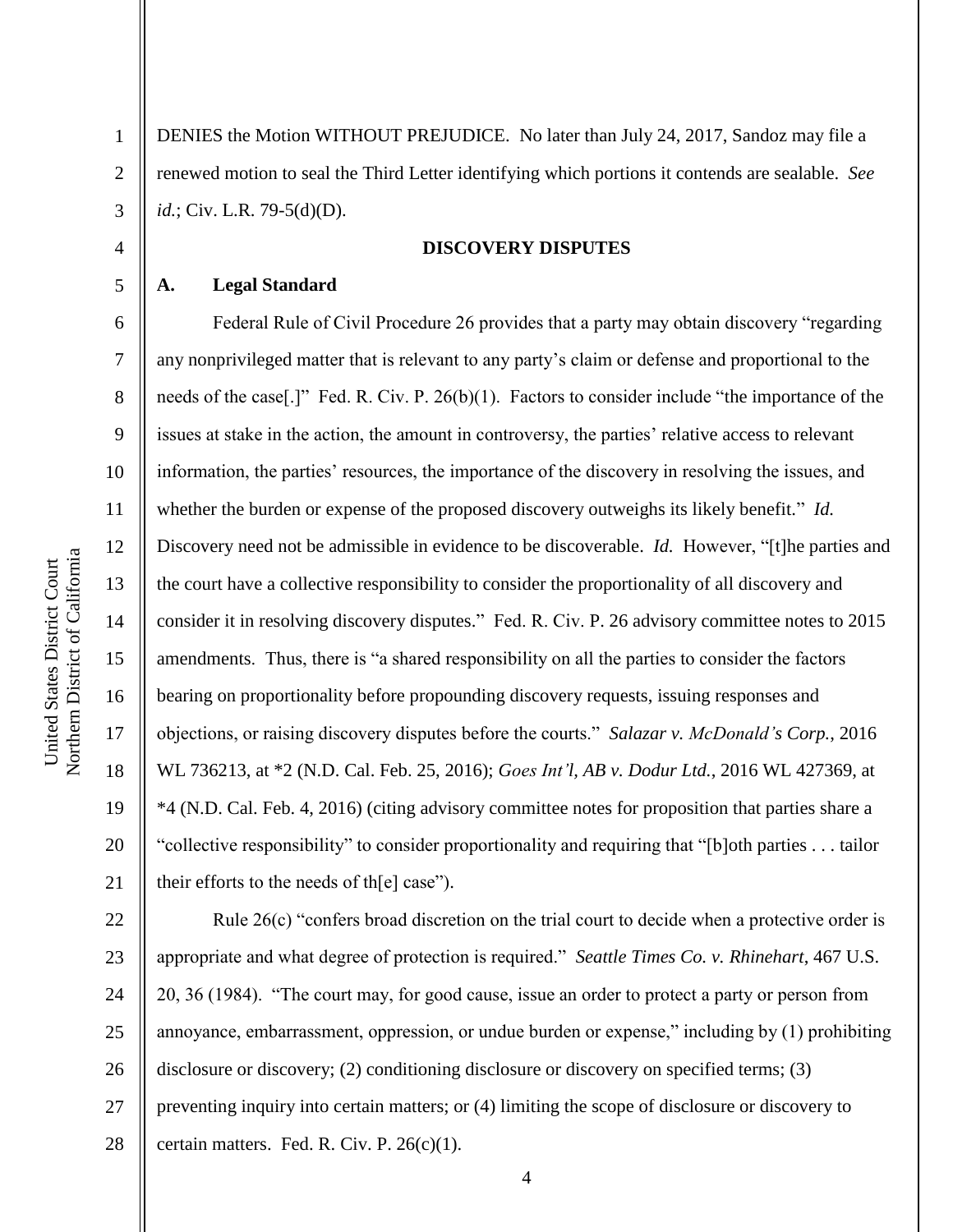1 2

3

4

5

6

7

8

9

10

11

12

13

14

15

16

17

18

19

20

# **B. Discussion**

The parties' disputes concern Amgen's Rule 30(b)(6) notice, specifically, documents and testimony requested in topics 12 through 17.

1. The First Letter

The First Letter concerns Amgen's request for discovery regarding Sandoz's regulatory strategy and plans to respond to the Food and Drug Administration's ("FDA") complete response letter ("CRL").<sup>1</sup> See First Ltr. As an example, the parties cite topic 12 of Amgen's Rule  $30(b)(6)$ notice, which seeks "[t]he Complete Response regarding [Abbreviated Biologics License Application ('aBLA')] No. 761045, including but not limited to, the deficiencies identified, SANDOZ's plan to remedy the identified deficiencies, the status of remedying the identified deficiencies, and when SANDOZ expects to resubmit its aBLA." *Id.* at 1.

During the parties' meet and confer session, Amgen "offered to withdraw its request for documents concerning clinical trials and an overall regulatory strategy, and to seek only documents that describe the existing and any proposed changes to the manufacturing and purification process for Sandoz's pegfilgrastim product and documents that show when Sandoz expects to resubmit its aBLA." Third Ltr. at 1. In response, "Sandoz has offered to produce any documents related to the CRL response that address any proposed changes to the anion exchange ('AEX') step[.]" *Id.* However, Sandoz requests "a protective order that only prevents Amgen from seeking discovery on Sandoz's proposed, future response to the CRL to the extent that Amgen seeks information beyond the AEX step it has accused of infringement." *Id.* at 2.

21 22 23 24 25 The AEX step is at the heart of Amgen's infringement claims as to its Patent No. 8,940,878. *See* First Ltr. at 1 ("Amgen's complaint alleges that the purification procedures Sandoz uses to manufacture its pegfilgrastim product infringe and will infringe Amgen's patent"; specifically, "that Sandoz's use of  $[AEX]$  chromatography infringes claims of the '878 patent."); Third Ltr. at 1 ("Amgen accuses the AEX step of Sandoz's manufacturing process of

26

 $\overline{a}$ 

<sup>27</sup> 28 1 The parties explain "[t]he FDA sends a biosimilar applicant a CRL 'if the agency determines that [it] will not approve the application or abbreviated application in its present form.<sup>30</sup> First Ltr. at 1  $\frac{1}{2}$  (quoting 21 C.F.R. § 314.110(a)).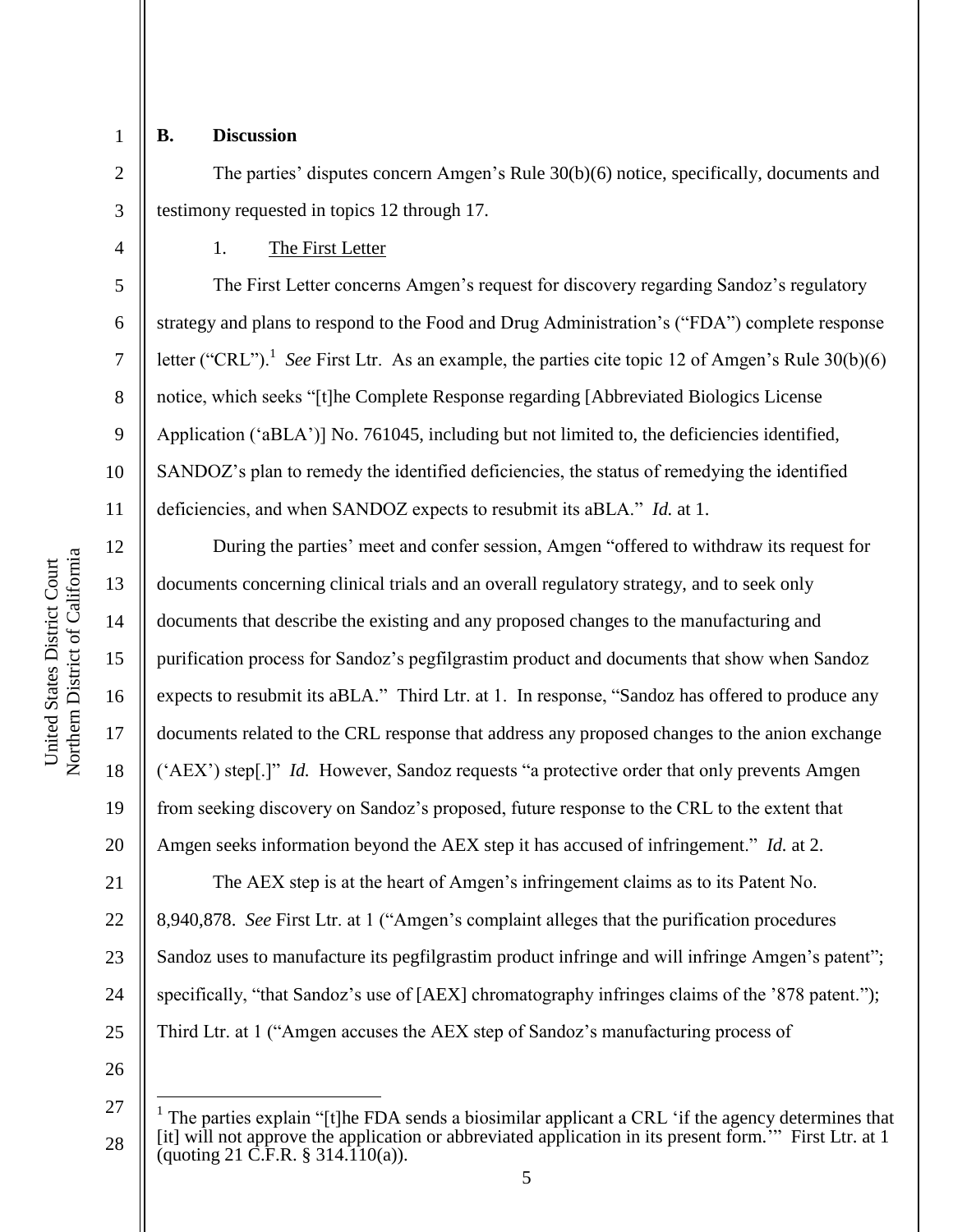| Jnited States District Court | <b>Jorthern District of California</b> |  |
|------------------------------|----------------------------------------|--|
|                              |                                        |  |

| 1              | infringement."); id. at 4 ("A central dispute for trial is how Sandoz's AEX step functions and what  |
|----------------|------------------------------------------------------------------------------------------------------|
| $\overline{2}$ | impurities it removes.").                                                                            |
| 3              |                                                                                                      |
| $\overline{4}$ | Sandoz offers to produce only information about its anticipated CRL response that relates            |
| 5              | to the AEX step. Third Ltr. at 1; see First Ltr. at 4 (requesting protective order that prohibits    |
| 6              | "Amgen from seeking discovery on the CRL, beyond confirmation that the response                      |
| $\tau$         |                                                                                                      |
| 8              | ). Amgen contends broader discovery is necessary, as                                                 |
| 9              | "documents that describe, explain, or propose                                                        |
| 10             |                                                                                                      |
| 11             | $\therefore$ <i>Id.</i> at 4.                                                                        |
| 12             | Sandoz argues "discovery relating to anything other than the AEX step, such as                       |
| 13             | pegfilgrastim regulatory strategy and status would serve only to provide Amgen irrelevant, but       |
| 14             | highly valuable competitive intelligence regarding Sandoz's pegfilgrastim product and its            |
| 15             | timetable for approval." Third Ltr. at 2. This appears to ignore Amgen's "offer[] to withdraw its    |
| 16             | request for documents concerning clinical trials and an overall regulatory strategy[.]" Id. at 1.    |
| 17             | Nonetheless, Amgen does not explain how documents relating to the purification process as a          |
| 18             | whole are proportional to the needs of the case. Amgen itself asserts "[a] central dispute for trial |
| 19             | is how Sandoz's AEX step functions and what impurities it removes." Id. at 4. It does not assert     |
| 20             | Sandoz's other purification steps infringe on its patents, and Amgen offers no reason as to why      |
| 21             | limited discovery as to changes or modifications to the AEX step does not suffice.                   |
| 22             | (Third Ltr. at 4)                                                                                    |
| 23             | does not mean Sandoz will not submit them to the FDA as it updates is response to the CRL—and        |
| 24             | thus make them available to Amgen as part of its rolling production—in the future. Nor does          |
| 25             | Amgen explain how documents relating                                                                 |
| 26             |                                                                                                      |
| 27             | $\therefore$ Id.                                                                                     |
| 28             | Amgen simply has not demonstrated that ordering production of all documents concerning               |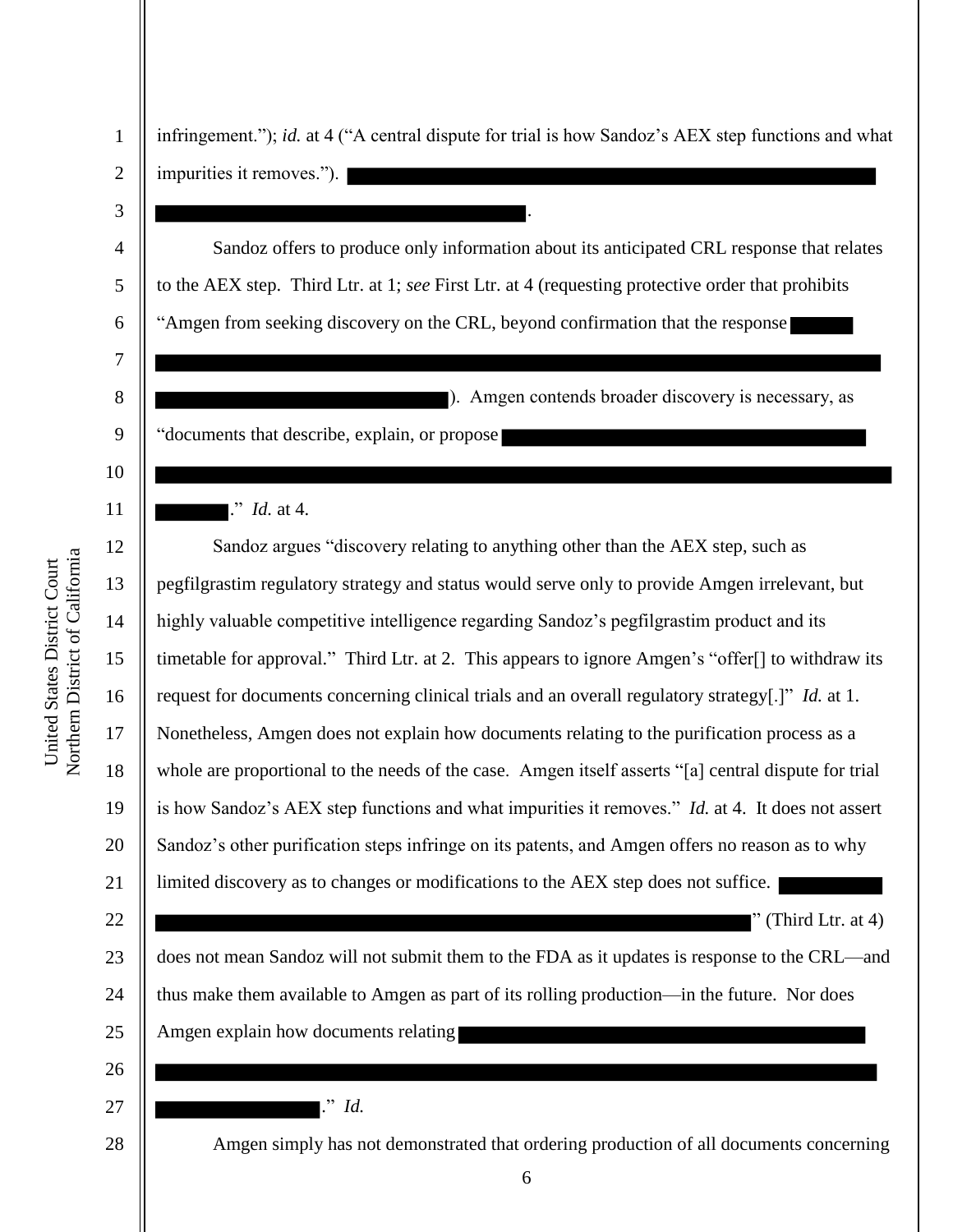1 2 3 4 5 6 7 8 9 10 11 12 13 14 15 16 17 18 19 20 21 22 23 24 25 26 27 Sandoz's manufacturing and purification process, or testimony related to these topics, would be proportional to the needs of this case. Sandoz's production and testimony shall be limited to that which relates to the proposed changes to the AEX step. 2. The Second Letter The Second Letter concerns topics 13-17 of the Notice: 13. SANDOZ's projected sales of SANDOZ's biosimilar pegfilgrastim product in the United States by volume and revenue. 14. SANDOZ's projected costs and profit of SANDOZ's biosimilar pegfilgrastim product sold in the United States. 15. SANDOZ's projected pricing and pricing strategy for SANDOZ's biosimilar pegfilgrastim product in the United States including, but not limited to, Wholesale Acquisition Cost ("WAC") pricing, discounting, rebates, and promotions. 16. SANDOZ's marketing strategies for its biosimilar pegfilgrastim product. 17. Competition between SANDOZ's biosimilar pegfilgrastim product and any other product or treatment (such as, without limitation, Neulasta®) including assessment of market share, market analysis, consumer surveys, consultant surveys, or market segment analysis. Second Ltr. at 1; Notice at 3-4. The parties clarify their dispute over Sandoz's forecasts for approval and sale of its pegfilgrastim product concerns "when and to whom Sandoz will produce these documents, not about the scope of the requests.‖ Third Ltr. at 1; *see* Second Ltr. at 1 (―Sandoz is not seeking to prevent access to this information, just to limit when it can be produced and how broadly it can be shared." (emphasis omitted)). Sandoz seeks a protective order that  $(1)$ precludes discovery into the information regarding the CRL response other than information regarding proposed changes to the AEX step; (2) defers discovery into expected pegfilgrastim approval, marketing, and sales until after the trial currently scheduled for March 26, 2018; and (3) limits all such discovery to outside counsel only. Third Ltr. at 1-2. Amgen contests the need for a protective order and argues Sandoz should produce the requested discovery now. *Id.* at 2. Amgen argues it needs this evidence for trial so it can support its request for an injunction and also for settlement purposes.<sup>2</sup> *Id.* at 4-5. Amgen contends that "a component of their discussions may involve a date by which Sandoz may enter the market. If Amgen does not know  $\overline{a}$ 

Northern District of California Northern District of California United States District Court United States District Court

 $2^2$  A Court-ordered mediation session is scheduled for September. Third Ltr. at 3.

28